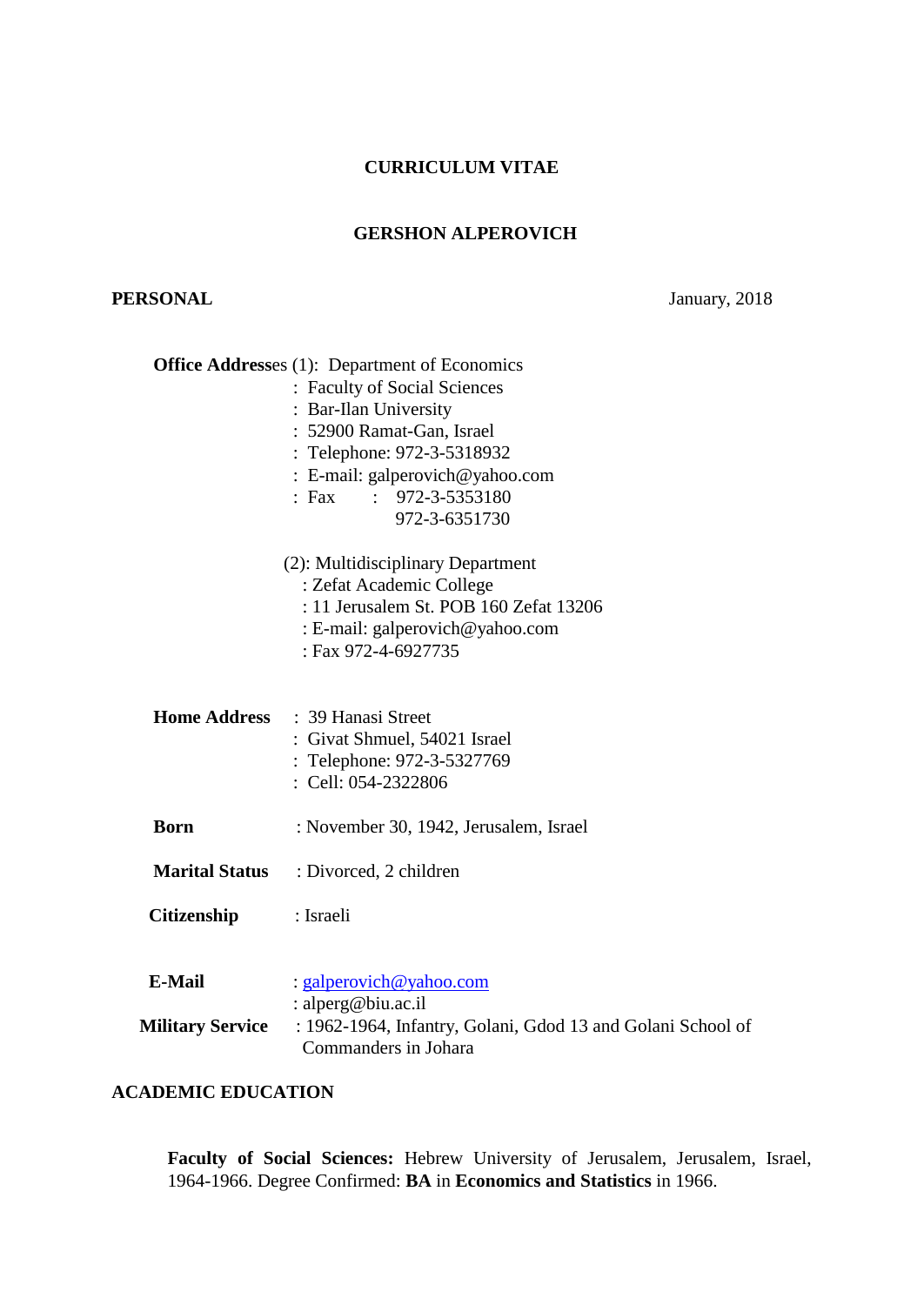Faculty of Social Sciences, Hebrew University of Jerusalem, Jerusalem, Israel, 1967- 1968, Graduate Studies in **Economics**.

 Graduate School of Arts and Sciences: **University of Pennsylvania**, Philadelphia, Pa. USA, 1969-1973. Degrees confirmed:

1. **MA** in 1971.

**2. Ph.D**. in 1973. Fields of specialization: **Urban and Regional Economics. Ph.D. thesis: Reginal Production Functions**

#### **ACADEMIC POSITIONS**

| 2015-2017       | : Chair, Multidisciplinary Department Zefat Academic College Zefat,                                                                                  |
|-----------------|------------------------------------------------------------------------------------------------------------------------------------------------------|
| 2011-October    | : Professor Emeritus, Bar Ilan University                                                                                                            |
| 2008-Feb 2010   | : Visiting Professor, Department of Economics, City College,<br>CUNY, City University of New York, NY, USA                                           |
| 2004            | Visiting Professor,<br>Department of Economics, National<br><b>University of Singapore, Singapore.</b>                                               |
| 1997-           | : Full Professor College of Zefat, Zefat, Israel                                                                                                     |
| 1997 -          | : Full Professor, Department of Economics, Bar-Ilan University.                                                                                      |
| 1997            | : Full Professor, College of Ashkelon, Ashkelon.                                                                                                     |
| 1994-1996       | : Visiting Associate Professor, Department of Economics, Hong<br>Kong, University of Science and Technology, Clear Water Bay,<br>Kowloon, Hong Kong. |
| 1993-1994       | : Academic Director of Economic Studies, the Colleges Unit,<br>Bar-Ilan University, Israel.                                                          |
| 1993-1994, 1996 | : Associate Professor, College of Zefat, Zefat, Israel.                                                                                              |
| 1992-1993       | : Associate Professor, College of Zemach, Tiberias, Israel.                                                                                          |
|                 | 1991/Winter - Spring: Visiting Professor, Department of Economics, University of<br>California, Irvine, Irvine, CA, USA.                             |
| 1988-1990       | : Chair, Department of Economics and Business Administration,<br>Bar-Ilan University.                                                                |
|                 | 1988/Summer - Fall : Visiting Professor, Department of Economics, University of                                                                      |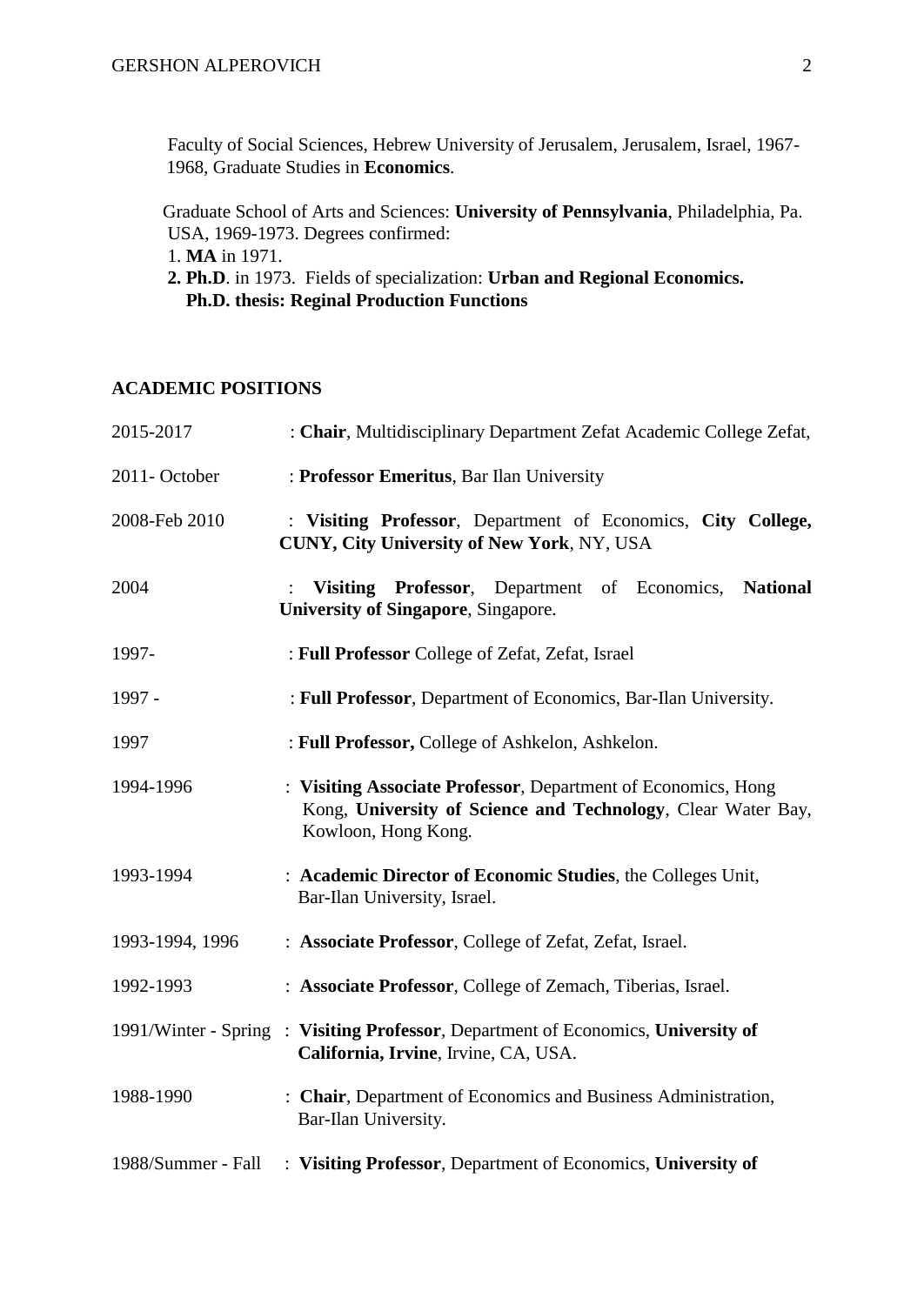|           | California, San Diego, San Diego, CA, USA.                                                                                                                                           |
|-----------|--------------------------------------------------------------------------------------------------------------------------------------------------------------------------------------|
| 1985-1987 | : Managing Director, Economic Research Institute, Bar-Ilan<br>University.                                                                                                            |
|           | 1985/Winter-Summer: Visiting Professor, Urban Land Economics Division, Faculty of<br>Commerce and Business Administration, University of British<br>Columbia, Vancouver. BC, Canada. |
| 1984      | : Associate Professor, Department of Economics, Bar-Ilan<br>University.                                                                                                              |
|           | 1984/Winter - summer: Visiting Professor, Department of Economics, University of<br>Alberta, Edmonton. Alb, Canada.                                                                  |
| 1980      | : Senior Lecturer, Department of Economics, Bar-Ilan University.                                                                                                                     |
| 1980-1982 | : Associate Chairman, Department of Economics, Bar-Ilan<br>University.                                                                                                               |
| 1976      | : Lecturer, Department of Economics, Bar-Ilan University.                                                                                                                            |
| 1968-1969 | : Teaching Assistant, Department of Economics, University of<br>Tel-Aviv, Ramat Aviv. Tel Aviv, Israel.                                                                              |
| 1967-1969 | : Teaching Assistant, Department of Economics, The Hebrew<br>University of Jerusalem. Jerusalem, Israel.                                                                             |

#### **TEACHING EXPERIENCE**

 Introductory Economics Microeconomic Theory Macroeconomics Statistics for Economists Location Theory Urban Economics Regional Economics Research Seminars in Economics and Urban Economics Review of Research on the Israeli Economy City Growth and Structure Urban Land Economics Transportation Economics Transportation and Land Uses Land Uses Public Economics International Economics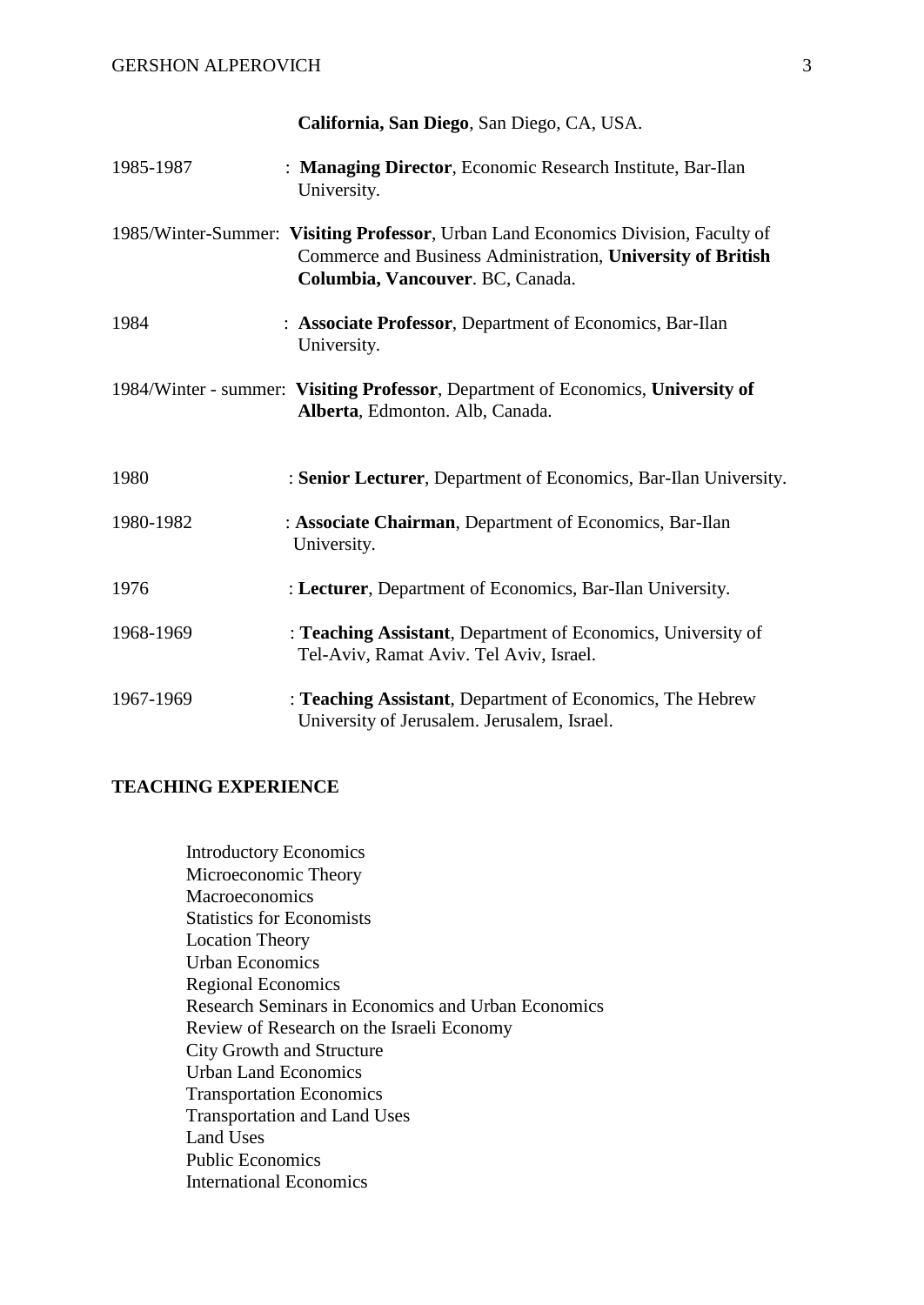Research Seminar in Israeli Economy

# **ACADEMIC MEMBERSHIPS**

| 2012-     | : Member of Academic College of Zefat Promotional Committee                         |
|-----------|-------------------------------------------------------------------------------------|
| $2013-$   | : Observer, Board of Management, Zefat College.                                     |
| 2011      | : Member Board of Trustees.                                                         |
| 1997-2008 | : Member of Bar Ilan University Promotion Committee.                                |
| 1997-2012 | : Member of the Senate of Bar Ilan University                                       |
| 2002-2003 | : Chairman, student disciplinary committee of Bar Ilan University                   |
| 1976-2012 | : Numerous departmental, faculty and University<br>Committees, Bar Ilan University. |

## **STUDENT SUPERVISION**

 PhD Student-Yuval Arbel M.A Student-Gay Weinberger

## **INTERNATIONAL RECOGNITION**

1991-2000 **:** Ranked 22nd among worldwide scholars who contributed to the top journal in Urban Economics during 1974-1989.

> Ranked 18<sup>th</sup> among worldwide scholars who contributed to the top Journal in Urban Economics during 1985-1989

**Source:** M.T. Allen and J.B. Kau "Contributing Authors and Institutions to the *Journal of Urban Economics*: 1974-1989", *Journal of Urban Economics,* 1991, vol. 30, issue 3, pages 373-384

: Ranked 8<sup>th</sup> among the most productive worldwide authors who published regional and urban articles; 6<sup>th</sup> in urban articles, during 1991-2000.

Ranked 4<sup>th</sup> among the most productive authors who published regional or urban articles; 3<sup>rd</sup> in urban articles during 1991-1995

*Source:* J.Surinach, J.C.Duque, RaulRamos and Vincent Royuela "Authors', Institutions' and Countries' rankings in regional and urban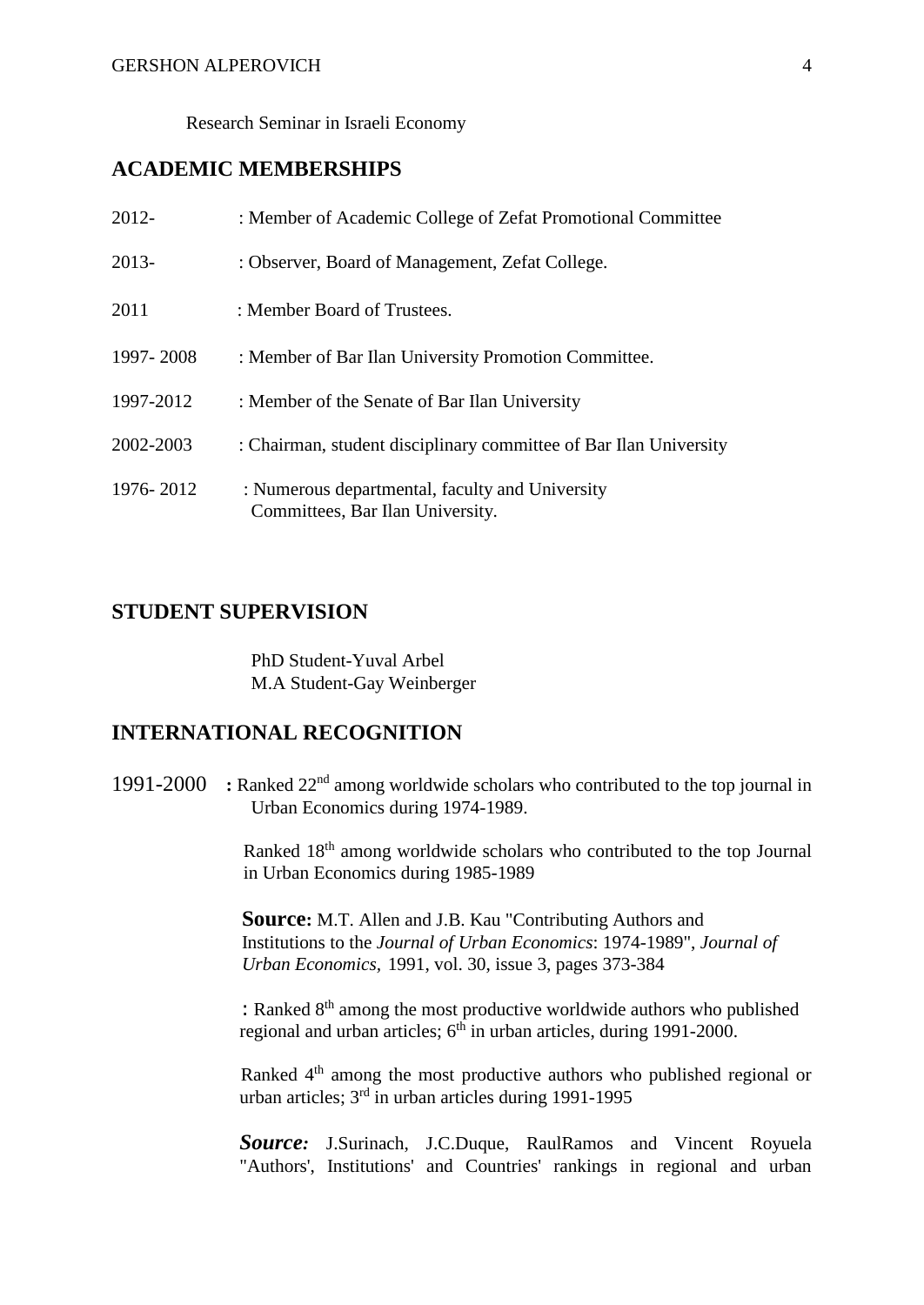science. An analysis for nine top international journals from 1991 to 2000*",* Universitat de Barcelona, Espai, de recerca en economia, pp.1-45, 2002

#### **NON-ACADEMIC EMPLOYMENT**

| 2002-2003<br>University         | : Economic Adviser to the President and Rector of Bar Ilan                                                  |
|---------------------------------|-------------------------------------------------------------------------------------------------------------|
| 2-3, 8-9, 1995 and<br>2-4, 1998 | : Consultant, The World Bank, Washington, DC, USA.                                                          |
| 1983 - 1984                     | : Senior Researcher, Settlement Study Centre, Rehovot, Israel.                                              |
| 1982 - 1983                     | : Director, Research Unit of Settlement Study Centre, Rehovot.                                              |
| $1975 - 1982$                   | : <b>Director</b> , Research Unit of the Land Settlement Department,<br>Rehovot.                            |
| 1974 - 1975                     | : Research Associate, The Urban Institute, Washington, DC, U.S.A.<br>Research Grant \$400.000 from NIH      |
| 1971                            | : Research Assistant, Department of Regional Science, University of<br>Pennsylvania, Philadelphia, Pa, USA. |
| 1969                            | : Urban Economist, Institute for Urban Research, Tel-Aviv, Israel.                                          |
| 1968                            | : Economist, Assistant to the Financial Adviser of The Hebrew<br>University of Jerusalem.                   |

#### **PUBLICATIONS**

### **Articles** in Referred Journals

"An Econometric Model of Employment Growth in U.S. Metropolitan Areas," with J. Bergsman and C. Ehemann, *Environment and Planning*, Vol. 7, 1975, 833-862.

"An Econometric Model of Migration between U.S. Metropolitan Areas," with J. Bergsman and C. Ehemann, *Urban Studies*, Vol. 14, No. 2, 1977, 133-145.

"A Note on the Principle of Median Location," *Journal of Regional Science*, Vol. 19, No. 3, 1979, 399-402.

"The Cost of Living, Labor Market Opportunities and the Migration Decision: A Case of Misspecification? Comment," *The Annals of Regional Science*, Vol. 13, 1979, 102-105.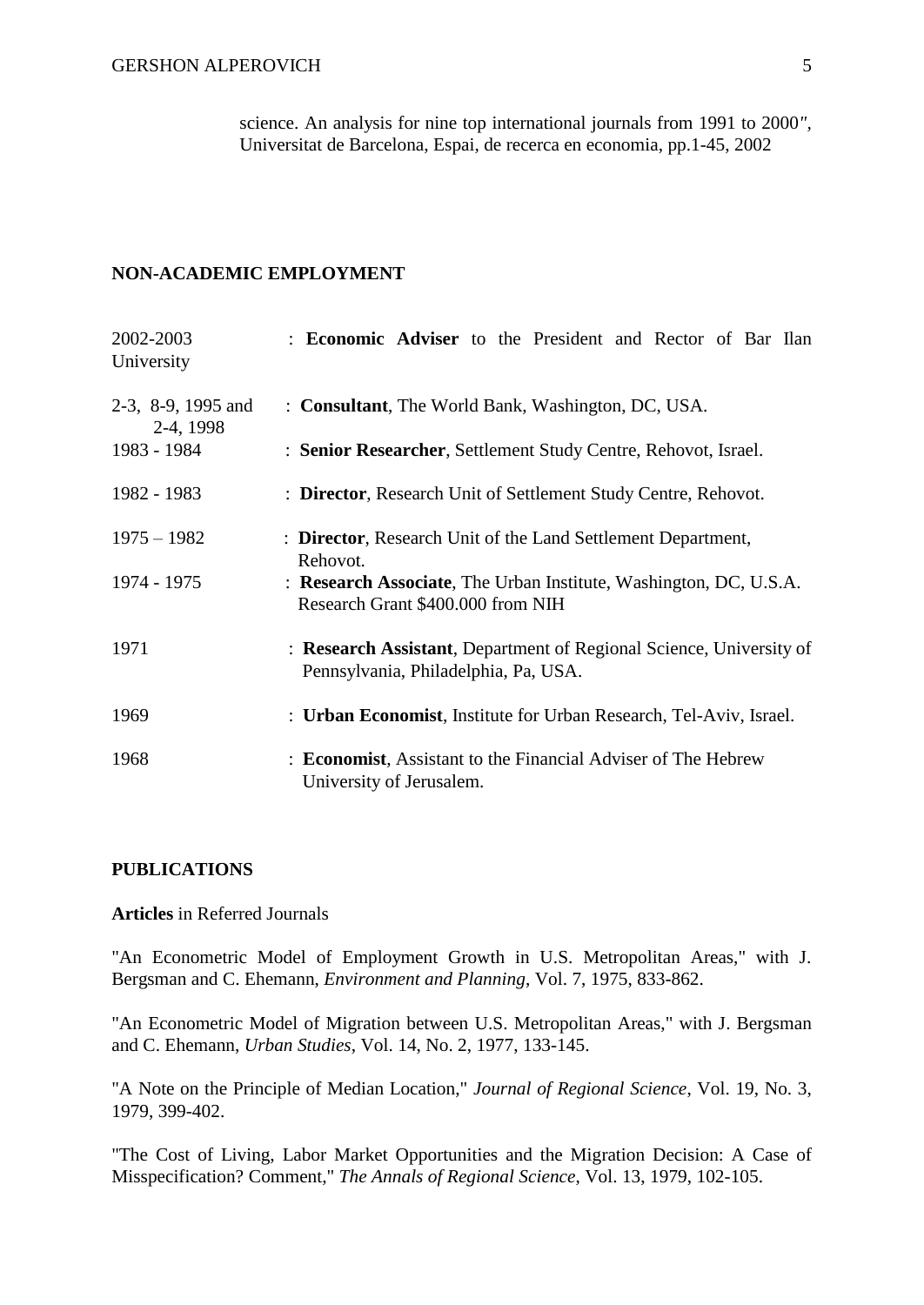"Regional Elasticities of Substitution," *Journal of Regional Science*, Vol. 20, No. 4, 1980, 503-512.

"Determinants of Population Density Gradient in Tel-Aviv Metropolitan Area," *Urban Studies*, Vol. 17, No. 2, 1980, 185-192.

"Neighborhood Amenities and Their Impact on Density Gradients," *The Annals of Regional Science*, Vol. 14, 1980, 51-64.

"Alternative Opportunities and Intra-Urban Migration," *Applied Economics*, Vol. 14, No. 2, 1982, 139-151.

"Scale Economies and Diseconomies in the Determination of City Size Distribution," *Journal of Urban Economics*, Vol. 12, No. 2, 1982, 202-213.

"Density Gradients and the Identification of the Central Business District," *Urban Studies*, Vol. 19, No. 3, 1982, 313-320.

"Optimal Location of Public Facilities: The Case of Median and Quartiles Location," with I. Weksler, *Environment and Planning B*, Vol. 9, 1982, 143-152.

"Capital-Labor Substitution and City Hierarchies," *The Annals of Regional Science*, Vol. 17, 1983, 57-63.

"Determinants of Urban Population Density Functions: A Procedure for Efficient Estimates," *Regional Science and Urban Economics*, Vol. 13, No. 2, 1983, 287-295.

"The Cost of Living, Labor Market Opportunities and the Migration Decision: A Case of Misspecification? Comment," *The Annals of Regional Science*, Vol. 17, 1983, 94-98.

"Transport Rate Uncertainty and the Optimal Location of the Firm," with E. Katz, *Journal of Regional Science*, Vol. 23, No. 3, 1983, 389-396.

"An Empirical Study of Population Density Gradients and their Determinants," *Journal of Regional Science*, Vol. 23, No. 4, 1983, 529-540.

"Lagged Response in Intra-Urban Migration of Home Owners," *Regional Studies*, Vol. 17, No. 5, 1983, 297-304.

"Economic Analysis of Intra-Urban Migration in Tel-Aviv," *Journal of Urban Economics*, Vol. 14, No. 3, 1983, 280-292.

"The Size Distribution of Cities: On the Empirical Validity of the Rank-Size Rule," *Journal of Urban Economics*, Vol. 16, No. 2, 1984, 232-239.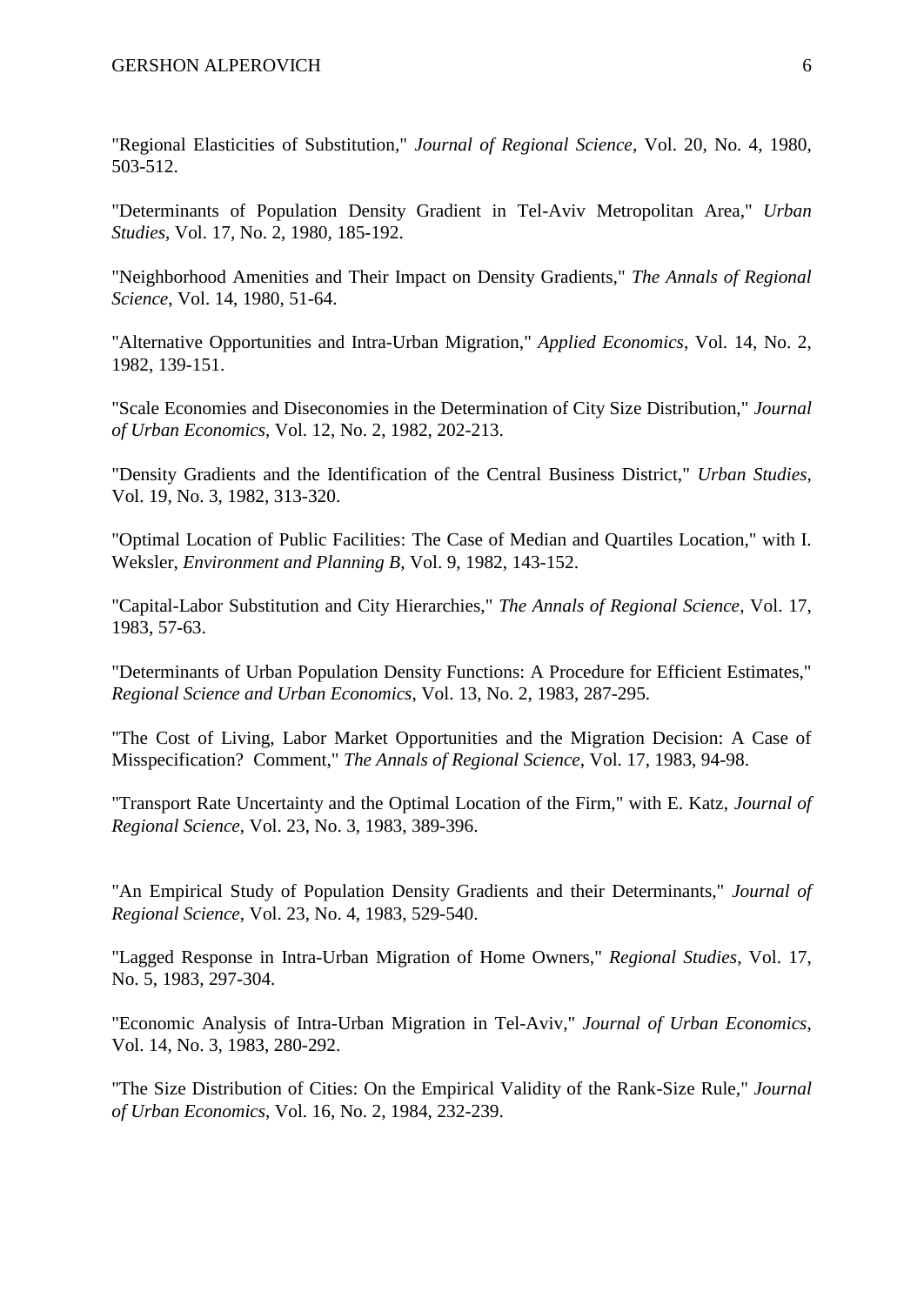"Economic Analysis of Plans for Rural Development of the Eshcol Region," with D. Freeman and I. Weksler, in *Human Settlement and Regional Development*, A. Rosenman ed., 273-290, Keter Press Enterprises, Jerusalem, 1984, (in Hebrew).

"Intraurban Residential Location: A Simultaneous Equations Model," *Atlantic Economic Journal*, Vol. 12, 1984, 32-40.

"The Economics of Choice in the Allocation of Inter-Governmental Grants to Local Authorities," *Public Choice*, Vol. 44, No. 2, 1984, 285-296.

Urban Spatial Structure and Income: New Estimates," *Journal of Urban Economics*, Vol. 18, No. 3, 1985, 278-290.

"Interregional Input-Output Model - The Israeli Case," with D. Freeman and I. Weksler, *Applied Economics*, Vol. 17, No. 3, 1985, 381-393. Also published in *Integrated Rural Regional Development for Areas of New Settlement*, N. Sherman. A. Rokach and E. Trathner, eds., International Symposium held at Rehovot, Sept. 1981, Settlement Study Centre, Rehovot, Israel, March 1984.

"Rent Gradient under Uncertainty," with E. Katz, *Urban Studies*, Vol. 22, No. 3, 1985, 257- 261.

"Estimation of Interregional Trade Flows: A Markov Chain Approach," with I. Weksler and D. Freeman, *Environment and Planning A*, Vol. 18, 1986, 123-132.

"Macro-Economic Regional Planning With A Multiregional Input-Output (MRIO) Model," with D. Freeman and I. Weksler in *Studies in Israel's Economy* 1982, 1984, M. Felber, M. Michaeli and Z. Zusman, eds. 1986, 123-139, the Israeli Economic Association, Jerusalem, (in Hebrew).

"An Evaluation System for Regional-Regional and Regional-National Growth Impact," with D. Freeman and I. Weksler, *Applied Economics*, Vol.19, No. 10, 1987, 1367-1382.

"A New Testing Procedure of the Rank Size Distribution," *Journal of Urban Economics*, Vol. 23, No. 2, 1988, 251-259.

"The Location Decision and Employment Suburbanization," with E. Katz, *Urban Studies*, Vol. 25. No. 3, 1988, 243-247.

"The Distribution of City Size: A Sensitivity Analysis," *Journal of Urban Economics*, Vol. 25, No. 1, 1989, 93-102.

"Economic Development and Population Concentration," *Economic Development and Cultural Change*, Vol. 41, No. 1, 1992, 63-74.

"Population Density Gradients and Urbanization Measurement," with J. Deutsch, *Urban Studies*, Vol. 29, No. 8, 1992, 1323-1328.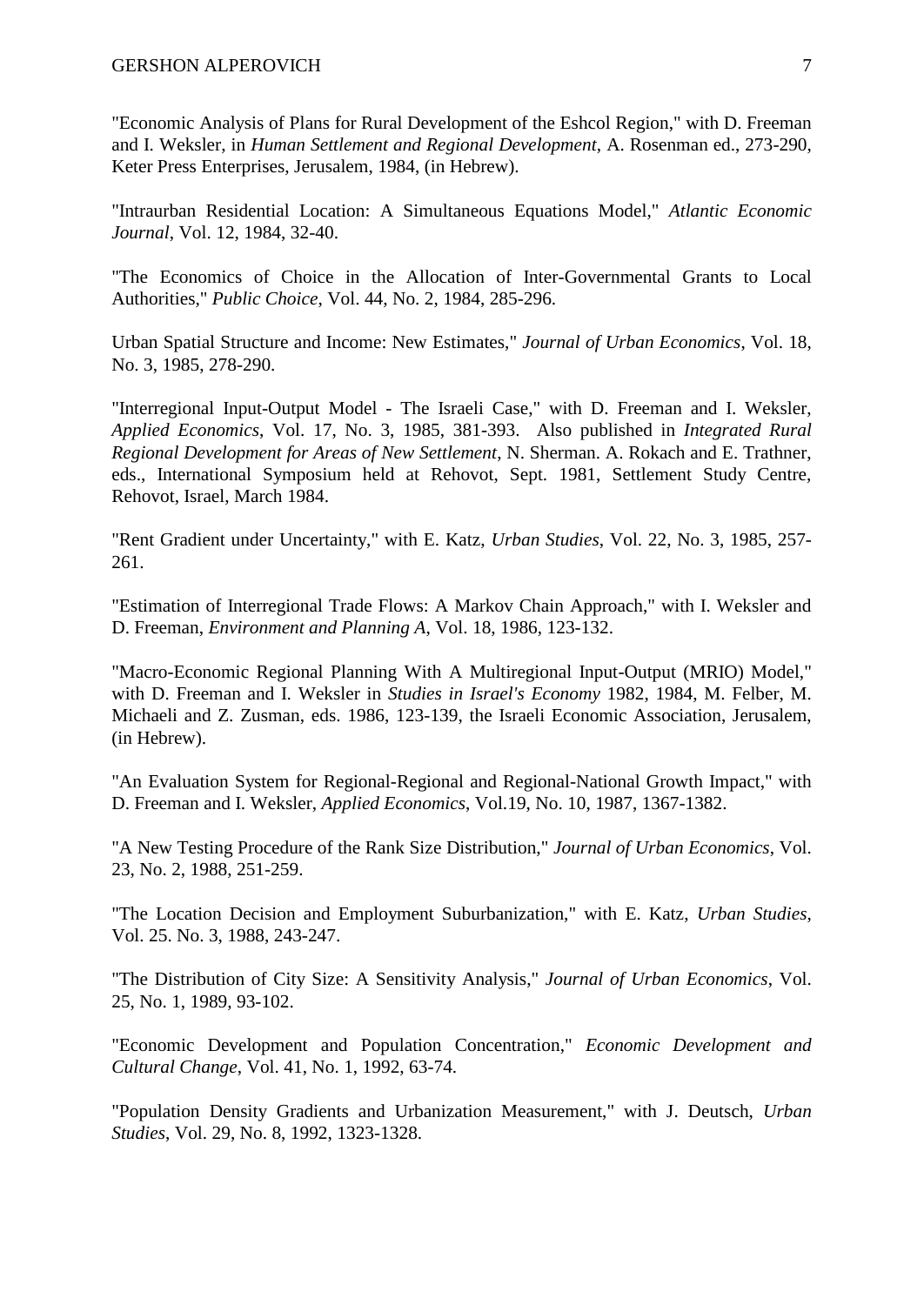"City Size and the Rate and Duration of Unemployment: Evidence from Israeli Data," *Journal of Urban Economics*, Vol. 34, No. 2, 1993, 347-357.

"An Explanatory Model of City Size Distribution: Evidence from Cross-Country Data," *Urban Studies*, Vol. 30, No.9 1993, 1591-1601.

"Neglected Welfare Aspects of Braess' Paradox," *International Journal of Transport Economics*, Vol. 20, No. 2, 1993, 215-220.

"Joint Estimation of Population Density Functions and the Location of the Central Business District," with J. Deutsch, *Journal of Urban Economics*, Vol. 36, 1994, 239-248.

"The Role of Wealth in Demand for International Air Travel," with Y. Machnes, *Journal of Transport Economics and Policy*, Vol. 28, No. 2, 1994, 163-173.

"The Size Distribution of Urban Areas: Testing for the Appropriateness of the Pareto Distribution Using a Generalized Box-Cox Transformation Function," with J. Deutsch, *Journal of Regional Science*, Vol. 35, No. 2, 1995, 267-276.

"The Effectiveness of Spline Urban Density Functions: An Empirical Investigation", *Urban Studies*, December 1995, Vol. 32, No. 9, 1537-1548.

"The Baby Boom, the Baby Bust and the Housing Market: A Further Look at the Debate," *The Annals of Regional Science*, Vol. 29, No.1, 1995, 111-116.

"The Relationship Between Income Inequality and City Size: A General Equilibrium Model of an Open System of Cities Approach," *Urban Studies*, Vol. 32, No. 6, 1995, 853-862.

"Urban Structure with Two Coexisting and Almost Completely Segregated Populations: The Case of East and West Jerusalem," with J. Deutsch, *Regional Science and Urban Economics*, Vol. 26, No. 2, 1996, 171-187.

"A Class of Utility Functions Yielding Linear Demand Functions," with I Weksler, *The American Economist*, Vol. 40, No. 1, 1996, 20-23.

"An Economic Interpretation of Braess' Paradox," *International Journal of Transport Economics*, Vol. 24, No. 1, 1997, 145-155.

"Israeli Settlement in Occupied Territories and its Impact on Housing Prices in Israel," *Journal of Regional Science*, Vol. 37, No. 1, 1997, 127-144.

"City Size Distributions," an invited entry in *Encyclopedia of American Cities and Suburbs Vol. I*, Neil L. Shumsky, editor, ABC-CLIO, Santa Barbara, CA, 1998, 179-180.

"The Demand for Car Ownership: Evidence from Israeli Data," with J. Deutsch and Y. Machnes, *International Journal of Transport Economics*, Vol. 26, No 3, 1999, 351-375.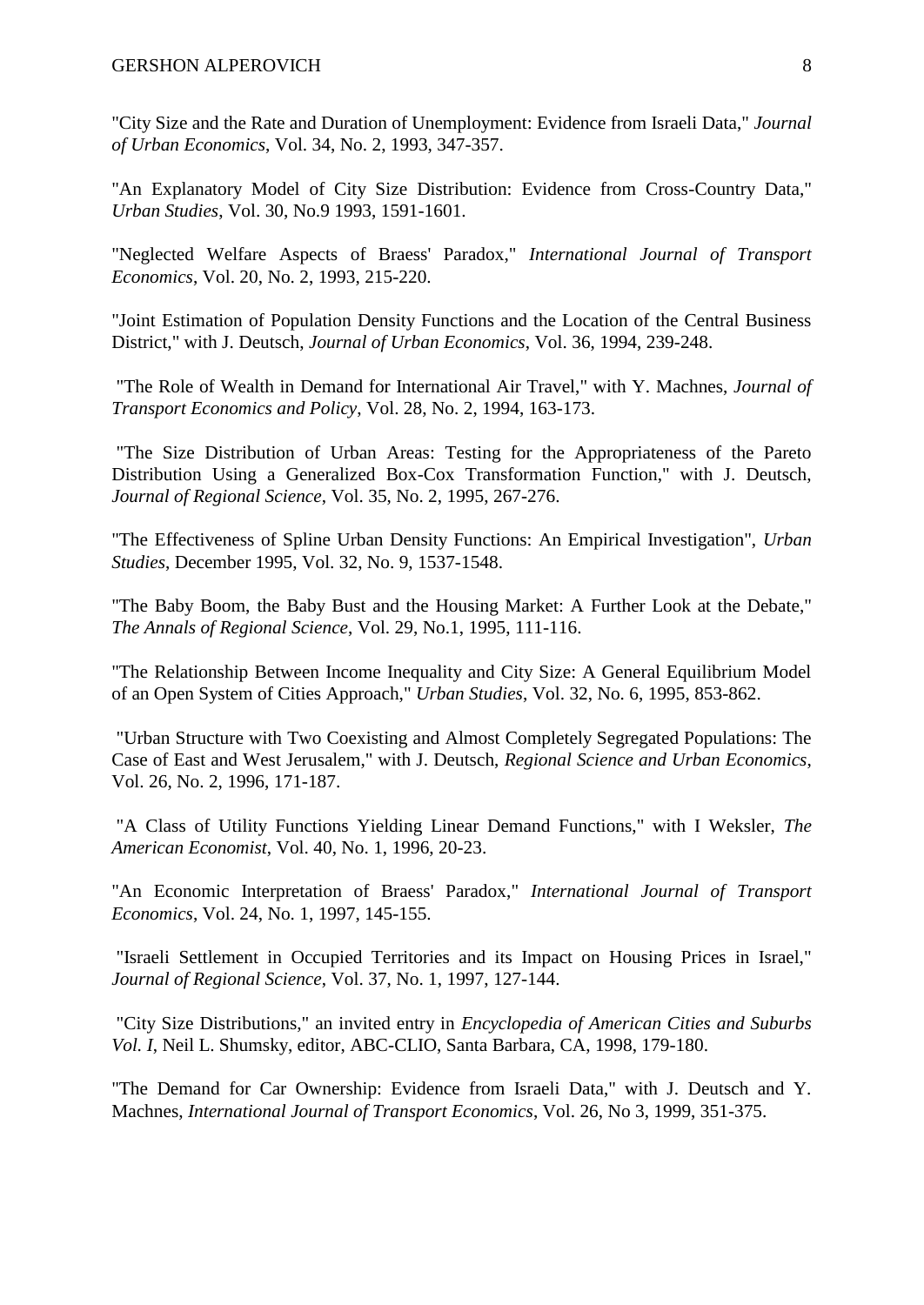"Urban Non-Residential Density Functions: Testing for the Appropriateness of the Exponential Function Using a Generalized Box-Cox Transformation Function," with J. Deutsch, *The Annals of Regional Science, Vol. 34*, No 4, 2000, 553-568.

"An Application of A Switching Regimes Regression to the Study of Urban Structure", with J. Deutsch, *Papers in Regional Science*, Vol. 81, No 1, 2002, 83-98.

#### **OTHER PAPERS AND CONTRIBUTIONS**

"Welfare Criteria and Models for Locating Public Facilities," Research on Conflict in Locational Decisions, Regional Science Department, University of Pennsylvania, Philadelphia, Pa., May 1972.

"Population and Employment Shifts Among Metropolitan Areas - An Econometric Model," with J. Bergsman and C. Ehemann, The Urban Institute, Washington, D.C., November 1974.

**Book Review**: "Analyzing Economic Integration of Settlement in Israel," by C. L. Leven and D. Freeman, *Journal of Rural Cooperation*, Vol. IV, No. 2, 1976, 159-162.

"An Econometric Model of Bus Transit Demand and Supply," with M. A. Kemp and K.M. Goodman, The Urban Institute, Washington, D.C., WP No. 5032-1-4, April 1977.

"Multi-Regional Input-Output Model - A Tool for Studying Planning Policies," with D. Freeman and I. Weksler, Settlement Study Centre, Rehovot, November 1977, (in Hebrew).

Six Years Plan for Agriculture and Settlement Development 1980-1985, (Participation), The Authority for Agriculture and Settlement Planning and Development, 1980, Jerusalem, Israel. (In Hebrew).

"A Simulation Model Based on Multi-Regional Input-Output Model," with D. Freeman and I. Weksler, Settlement Study Centre, Rehovot, July 1982, (Preliminary Report in Hebrew).

*An Analysis of Economic Impact of the Mediterranean - Dead Sea Project, Using a Multiregion Input-Output Model*, (co-author), Mediterranean - Dead Sea Project Co. and Settlement Study Centre, December 1984, Jerusalem, Israel, (in Hebrew).

"Political Considerations in the Determination of Government Spending and Employment," mimeo, Department of Economics, Bar Ilan University, 1984.

#### **REFEREE FOR THE FOLLOWING PERIODICALS**

*American Economic Review Economic Development and Cultural Change Journal of Urban Economics*